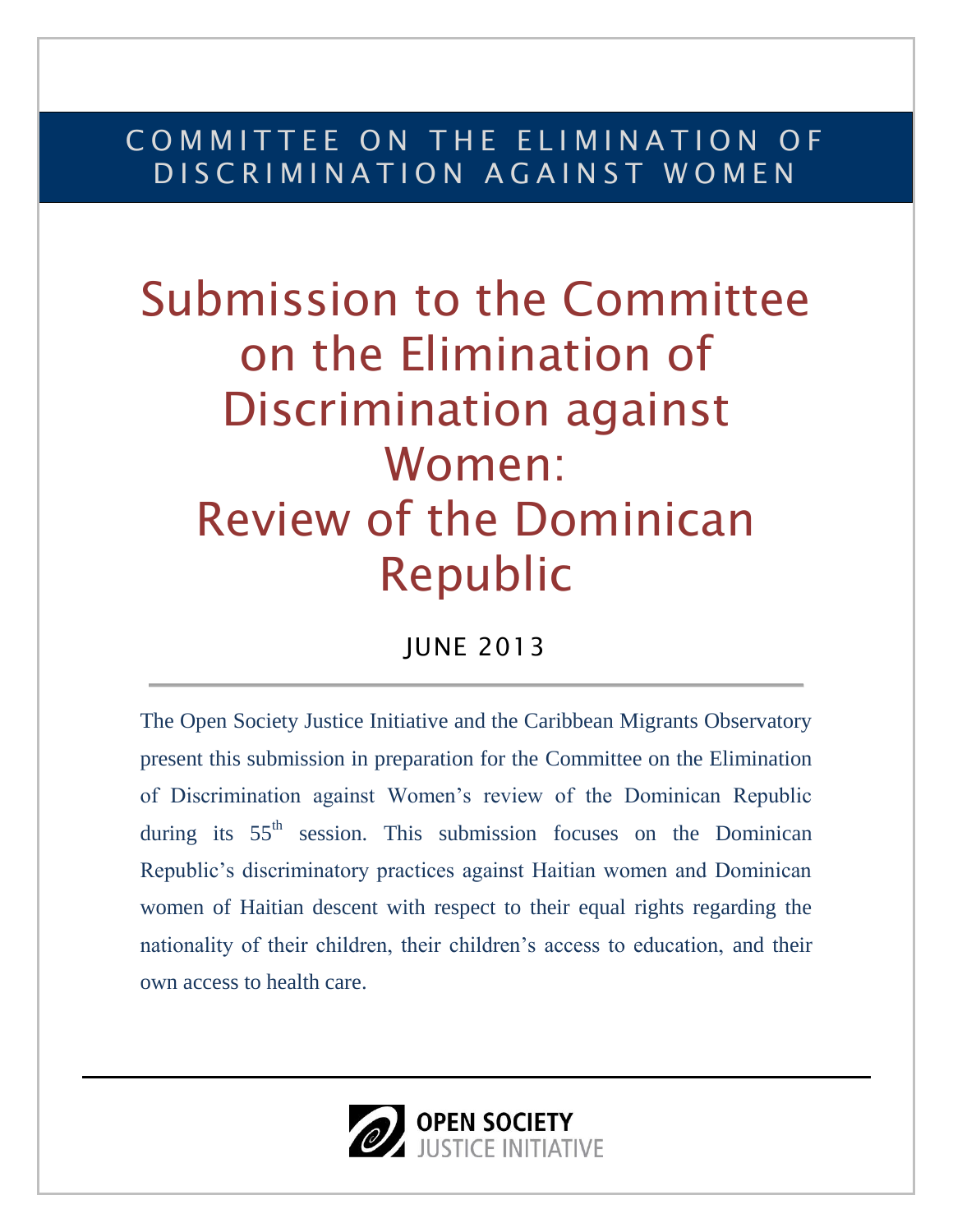### Executive Summary

The Open Society Justice Initiative and the Caribbean Migrants Observatory present this submission in preparation for the Committee on the Elimination of Discrimination against Women's review of the Dominican Republic during its  $55<sup>th</sup>$  session. This submission focuses on laws and practices that discriminate against Haitian migrant women and Dominican women of Haitian descent in relation to the rights to nationality, education, and health care in violation of the Dominican Republic's obligations under the Convention on the Elimination of All Forms of Discrimination against Women (CEDAW).

When the Committee last reviewed the Dominican Republic's compliance with CEDAW in July 2004, it expressed concern about the discriminatory nature of the definition of nationality affecting Dominican women and girls of Haitian descent and their enjoyment of a host of human rights. For this upcoming review, the list of issues and questions requires the State to present information in regards to these nationality provisions. However, the Dominican Republic's combined  $6<sup>th</sup>$  and  $7<sup>th</sup>$  periodic report simply presents the clauses related to nationality in the 2010 Constitution, with no analysis of the discriminatory nature or actual impact of the new restrictions, especially on women of Haitian descent.

Since 2004, revisions to relevant laws and the constitution have further entrenched this discrimination. Moreover, discriminatory practices which this Committee has previously questioned continue unabated. The Dominican Republic's nationality laws, policies and practices constitute impermissible discrimination against women and girls of Haitian descent as defined in Article 1 of CEDAW, and constitute significant and widespread breaches of Articles 9, 10 and 12.

The Open Society Justice Initiative promotes the rule of law through litigation, legal advocacy and reform of legal institutions aimed at enhancing the protection of human rights. Since 2005 the Justice Initiative has been systematically challenging the Dominican Republic's discriminatory nationality policies through documentation, litigation, advocacy and legal capacity development.

The Caribbean Migrants Observatory (OBMICA) is a Santo Domingo-based think tank focusing on migration to and from the Dominican Republic and related social justice issues, including the right to nationality and gender equality. OBMICA has carried out key research on documentation issues and access to nationality for Haitians and Dominicans of Haitian descent. Most recently, OBMICA investigated the specific issues facing women and girls related to birth registration, their and their children's access to Dominican nationality, and corresponding risk of statelessness.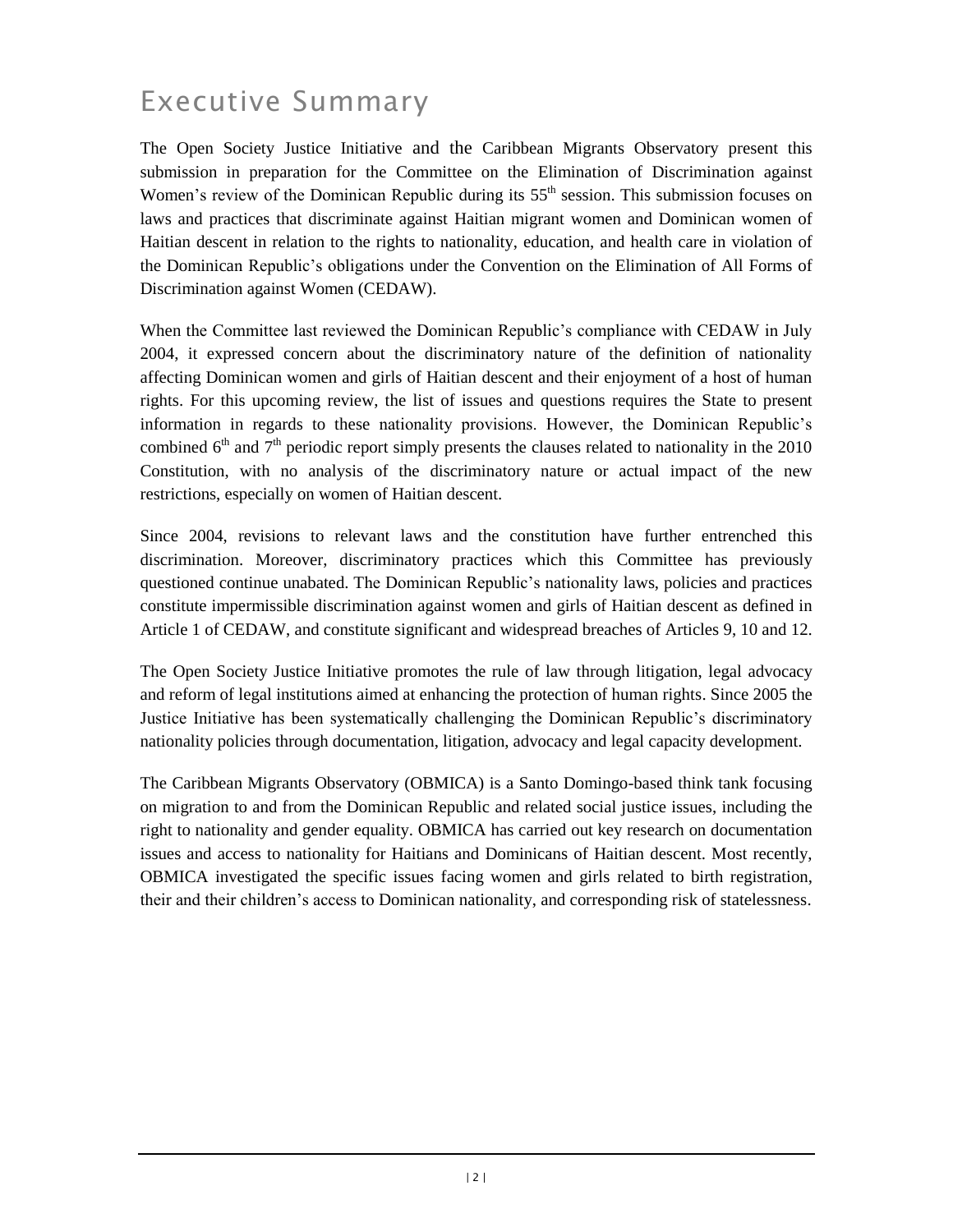### Recommendations

We urge the Committee to address the discriminatory nationality and birth registration laws, policies, and practices described in this submission when it conducts its periodic review of the Dominican Republic's compliance with CEDAW. In particular, we urge the Committee to recommend that the Dominican Republic:

- Review and amend the 2010 constitutional provisions regarding nationality as well as the 2004 General Law on Migration to ensure that they comply with CEDAW, and ensure that women are not the target of discriminatory policies because of their gender, ethnicity or migratory status. In particular, the government should review and amend:
	- o Article 18 (3) of the Constitution, granting nationality to persons born on the territory, unless their parents are residing there illegally or are considered to be "in transit":
	- o Article 28 of the General Law on Migration, instructing non-resident women to register their children born on Dominican soil with the consulate of their nationality. It also requires health centres to provide a pink certification of birth (*constancia de nacimiento*), different from the white one assigned to all other children, to Dominican-born children of non-legally resident mothers. As well, the law obligates health centres to deliver the birth records of such children to the Central Electoral Board and the Foreign Ministry, to be recorded in a foreigners' book. Finally, the Central Electoral Board must notify the General Directorate for Migration of these births;
	- $\circ$  Article 36 (10) of the General Law on Migration, providing that non-residents are considered persons in transit for the purposes of Article 11 of the Constitution.
- Cease retroactive application of the 2010 constitution and the 2004 General Law on Migration to strip women of their nationality.
- Repeal Circular 17 and Resolution 12 and adopt and implement non-discriminatory birth registration and personal identification policies that ensure that all girls born in the Dominican Republic receive the same proof of birth and non-discriminatory access to identity documents and guarantee due process.
- Implement a non-discriminatory, gender-sensitive National Regularization Plan, with flexible documentation requirements to allow for the regularization of the widest possible group of migrant women and men.
- Divest health centers and hospitals of migration inspection and control responsibilities, so that all women in the Dominican Republic, regardless of their migration or documentation status, may freely access health care services.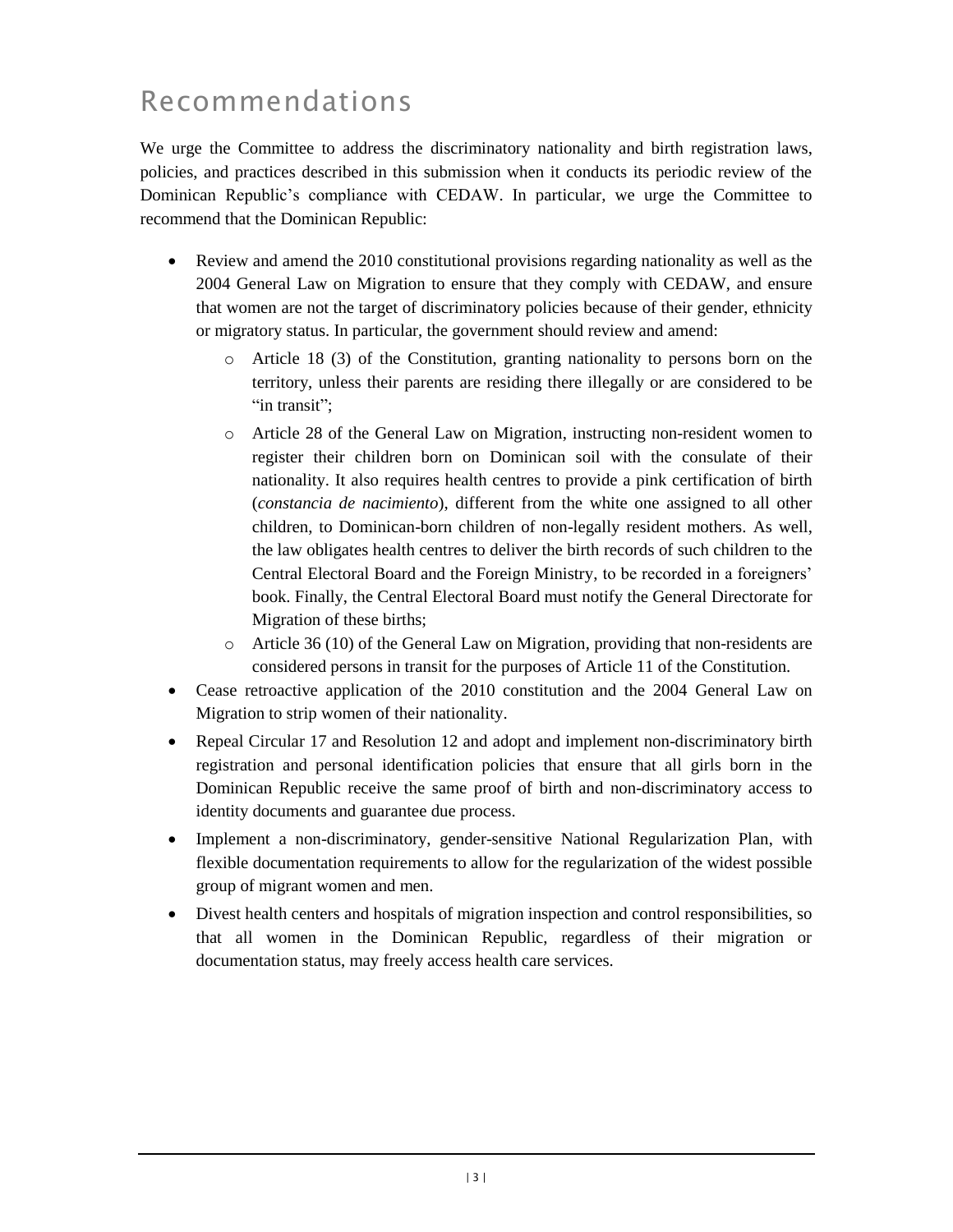### Discrimination against Dominican women of Haitian descent

At its last review of the Dominican Republic in 2004, the Committee was concerned about the discriminatory nature of the definition of nationality and its serious implications for access to education and other basic services for Dominican women and girls of Haitian descent.<sup>1</sup> The Inter-American Court of Human Rights expressed similar concerns in its 2005 decision in the case of two young Dominican girls of Haitian descent, *Dilcia Yean and Violeta Bosico v. Dominican Republic.* <sup>2</sup> The Court found that the Dominican Republic applied its nationality and birth registration laws in a discriminatory manner and ordered it to reform its birth registration system to eliminate discriminatory elements, and to create an effective procedure to issue birth certificates to all children born on Dominican territory, regardless of their parents' migratory status.

In the intervening nine years since the Committee's last review, the situation concerning nationality for persons of Haitian descent has deteriorated. Rather than complying with the Committee's recommendations (and the Inter-American Court's decision) to eliminate discriminatory provisions against Dominican women and girls of Haitian descent, the Dominican government has exacerbated the long-standing discrimination by instituting specific discriminatory legislative and administrative measures that negatively affect women and girls of Haitian descent in particular.

#### A. 2004 Migration Law and its implementation

A new General Law on Migration (Law 285-04, the "Migration Law"), adopted in 2004, $3$  in addition to regulating the entry, stay, and employment of immigrants, effectively ended the automatic grant of Dominican nationality to anyone born on the territory with very limited exceptions.

The Migration Law extended the constitutional exception denying nationality to Dominican-born children of persons "in transit" to all "non-residents" regardless of the amount of time in country.<sup>4</sup> "Non-residents" were broadly defined to include not only tourists and temporary foreign workers, but also persons with expired residency visas, and undocumented migrant workers. Despite having been born on Dominican territory, children of "non-resident" parents – including persons who for bureaucratic reasons were unable to obtain documentary proof of legal residence – would be excluded from Dominican nationality and would henceforth be considered as foreign residents.

The Migration Law is implemented through a birth certification system that exclusively applies to foreign-born women – but not men – who have children while residing in the Dominican Republic. Instead of receiving the standard proof-of-birth document (*constancias de nacimiento*) issued by hospitals to Dominican mothers, this law explicitly provides that children of "nonresident" mothers should receive *constancias de nacimiento* (certified birth documents provided by hospitals) "of a different type and color" (in practice, pink) than those given to "resident"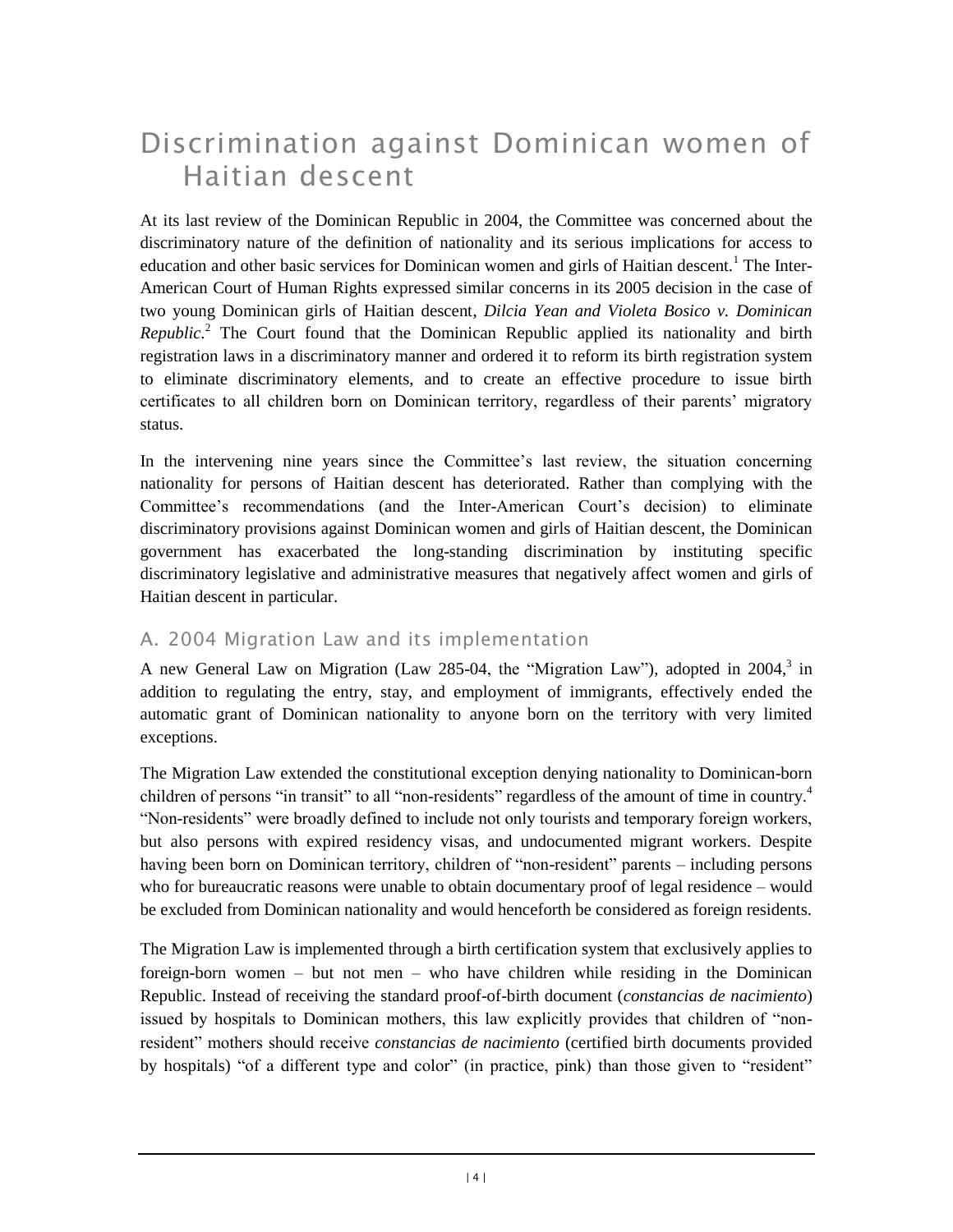mothers.<sup>5</sup> The pink *constancias de nacimiento* are not official birth certificates and cannot be used to obtain official birth certificates issued by the Dominican Republic. "Non-resident" mothers instead must register their children with the relevant embassy or consulate of a foreign government. In the case of children of Haitian descent, they and their parents often have no meaningful link to Haiti as the parents either have themselves been born in the Dominican Republic or have lived there for many years.<sup>6</sup> Many women and girls of Haitian descent have no valid identity documents even though they were born and have lived in the Dominican Republic their entire lives.<sup>7</sup>

This birth registration regime has a discriminatory impact on women and their children, and puts them at risk of statelessness. Only the mother is able to register her child and the documentation provided for the child depends on the mother's purported documentation status. Even when the father has Dominican citizenship documents, the mother cannot register child's birth and guarantee its access to nationality if she cannot produce the proper residency documents at the time she gives birth. $8$ 

The Migration Law not only has affected the prospective right of Dominicans of Haitian descent to Dominican nationality. The Dominican Central Electoral Board (Junta Central Electoral, or JCE) is also retroactively applying the law to remove the nationality of all Dominicans of Haitian descent who cannot prove the legal residency of their parents even if they were born decades before the law entered into force.<sup>9</sup> Many of these persons were previously recognized as citizens by the Dominican state. However, the government now claims that these persons never had a right to Dominican citizenship.<sup>10</sup> In pursuing this policy, the Dominican government is falling afoul of a constitutional prohibition against retroactive application of laws.<sup>11</sup>

The Junta Central Electoral is basing its retroactive application of the law on a series of internal memoranda effectively barring Dominicans of Haitian descent from obtaining certified copies of their birth certificates.<sup>12</sup> Circular No. 17 and Resolution 12-2007 ordered all civil registry officials to refrain from delivering, signing or copying "any identity documents to children of foreign parents who had received birth certificates under irregular circumstance". This generally has been interpreted to apply also to children of foreign-born mothers who had not proven their residency or legal status in the Dominican Republic at the time of the children's births. This interpretation has disproportionately affected the children of Haitian migrant women, who very often were not provided with documentation of their legal status (including work visas) due to the informal manner in which they came to the Dominican Republic in the first place – often either accompanying their husbands or to work informally within the sugar cane industry.<sup>13</sup>

Since 2007, many Dominicans of Haitian descent with state-issued birth certificates have also been unable to obtain the mandatory identity document for persons over 18 years, called *cédula de identidad y electoral*. <sup>14</sup> <sup>15</sup> This denial has severe implications for the enjoyment of the rights of many Dominicans of Haitian descent to education, to work, political participation, freedom of movement and access to justice.<sup>16</sup>

Cases exist of officially issued identity documents retroactively declared invalid through administrative fiat. Starting in 2012, the JCE began conducting administrative "de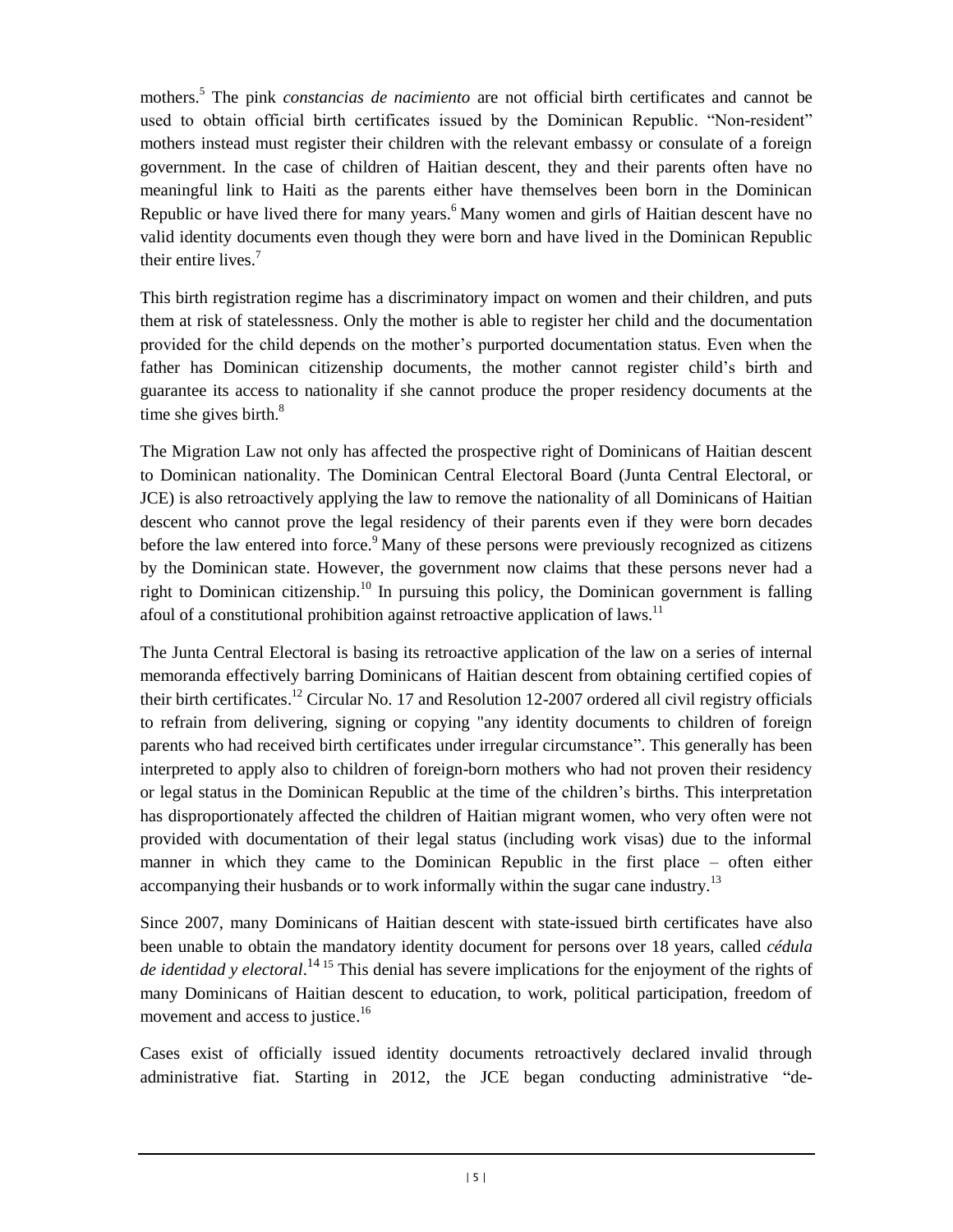nationalizations" removing the records of people, including children, who were registered years ago in the Dominican birth registry and transferring them to registration books for foreigners.<sup>17</sup> No review of individual cases has been undertaken to ensure that people do not become stateless as a result of their removal from the Dominican birth registry.

The practices of limiting access to nationality and administrative de-nationalization through the retroactive application of the Migration Law have a disproportionate and differentiated impact on women and girls stripped of their right to nationality. Since birth registration is legally tied to the mother (and her ability to produce identity documents<sup>18</sup>), the child's nationality is often determined – or denied – based exclusively on her residency status. In practice, it is common for poorly trained hospital personnel to assume that the mother lacks nationality or a positive migration status based on her skin color, accent, or last name, effectively constituting both gender discrimination and racial/ethnic discrimination.<sup>19</sup>

#### B. New Constitution entrenches discrimination

On January 26, 2010 the Dominican Republic formally adopted a significantly revised Constitution, $20$  which effectively excludes Dominicans of Haitian descent from enjoying the right to Dominican nationality. Article 18(3) gives constitutional status to the Migration Law, which limited the right to Dominican nationality to children of legal "residents,"<sup>21</sup> as indicated in the Dominican Republic's combined  $6<sup>th</sup>$  and  $7<sup>th</sup>$  periodic report to the Committee.<sup>22</sup>

Dominican women of Haitian descent unable to prove their Dominican nationality because of arbitrary and discriminatory practices resulting in denial of personal documentation can now be considered "illegal residents" for the purposes of Article 18, and as a result, their children will have no constitutional right to Dominican nationality.<sup>23</sup> Those born before the entry into force of the Migration Law and the new Constitution have in many cases been stripped of their Dominican nationality through the government's retroactive application of the nationality restrictions imposed on "non-residents". They will also be barred from obtaining recognition of Dominican nationality under Article 18(2), which recognizes as Dominican anyone who "enjoyed" Dominican nationality prior to the entry into force of the new Constitution.

As a result, Dominicans of Haitian descent are now encountering two distinct legal obstacles to their attempts to assert their Dominican nationality. Those whose access to identity documents and formal recognition of Dominican nationality were impeded by the retroactive application of the Migration Law continue to suffer the effects of this policy under the new Constitution. And Dominican children of Haitian descent born after January 26, 2010 are denied citizenship directly by the new Constitution – which entrenches the denial of citizenship of their parents.

#### C. Failure to regularize undocumented migrants

The Migration Law includes provisions that could mitigate the multi-generational discriminatory impact. Articles 151 and 152 require the Dominican government to develop a National Regularization Plan that would regularize the status of "non-residents" based on criteria such as how long they have lived in the Dominican Republic, whether they immigrated to the country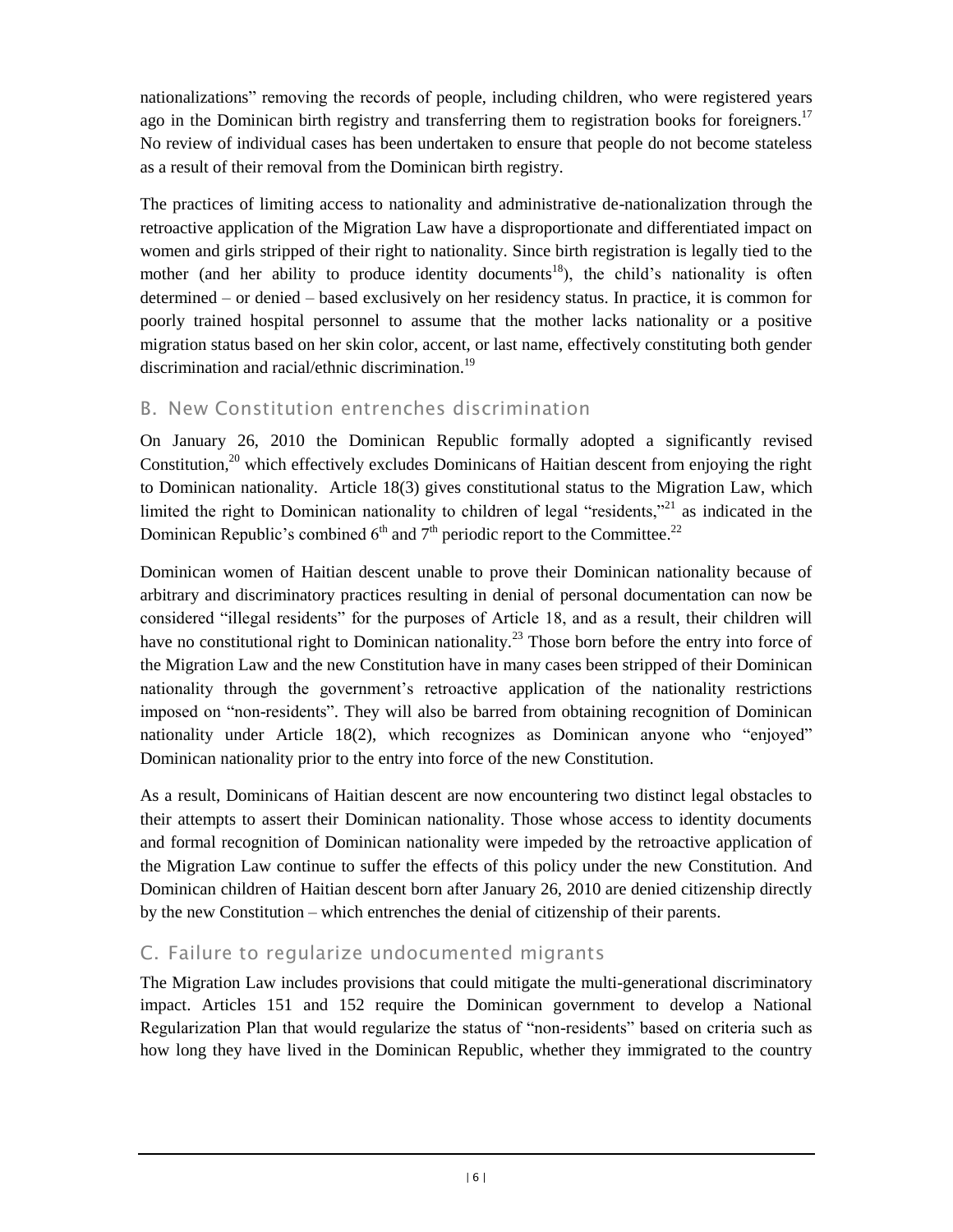under the previous migration law, their links to Dominican society, and their socioeconomic situation. $24$ 

To date, however, aside from preparing the draft plan, the government has taken no action to implement these provisions and regularize the status of thousands of undocumented migrants and "non-residents"<sup>25</sup>. If and when a regularization plan is put into place, the plan should take account of obstacles that migrant women may face in demonstrating their residency and links to Dominican society. Migrant worker women, who are often employed in the informal sector or domestic service, face greater difficulties producing the necessary documents, since they often have no formal work contracts and rental or other service contracts, and where they exist, may be in their male partners' name.<sup>26</sup> The plan should therefore ensure that regularization requirements allow women to present a wide array of documents to prove their link with the Dominican Republic beyond formal labor contracts, such as proof of membership in a church or other social organization, school registration of their children, or birth certificates of children.

### The Dominican Republic's Failure to Meet its Obligations under CEDAW

Article 9 Violations: Discrimination regarding Women's Equal Rights with Men with Respect to the Nationality of their Children

The Migration Law and the 2010 Constitution effectively make the acquisition of nationality dependent on the documentation status of the parents. While the Migration Law states that fathers can recognize the birth of their child at the Civil Registry,<sup>27</sup> in practice they are unable to do so without the mother's documents.<sup>28</sup> Thus, the requirements for access to nationality effectively tie the child's possibilities for birth registration, and consequently the right to nationality, to the documentation status of the mother alone. This constitutes a violation of CEDAW Article 9 paragraph 2, which declares: "States Parties shall grant women equal rights with men with respect to the nationality of their children."

The 2010 Constitution is applied retroactively to children of foreign-born mothers who were born before January 26, 2010, thus violating its own principle of non-retroactive application, as well as Article 18 clause 2, which recognizes the Dominican nationality of all those who already had Dominican nationality before the adoption of the Constitution. It is also treating children born to Dominicans of Haitian descent, who previously had Dominican nationality, as if they were born to "non-resident" mothers.

The retroactive application of restrictions on access to nationality has hindered efforts of children born to foreign women before the Constitutional changes of 2010 to access Dominican nationality. Fathers – and mothers – used to be able to declare the birth of their children using a variety of documents which are no longer accepted by the JCE. As 57-year-old Haitian migrant woman Rosalie explains: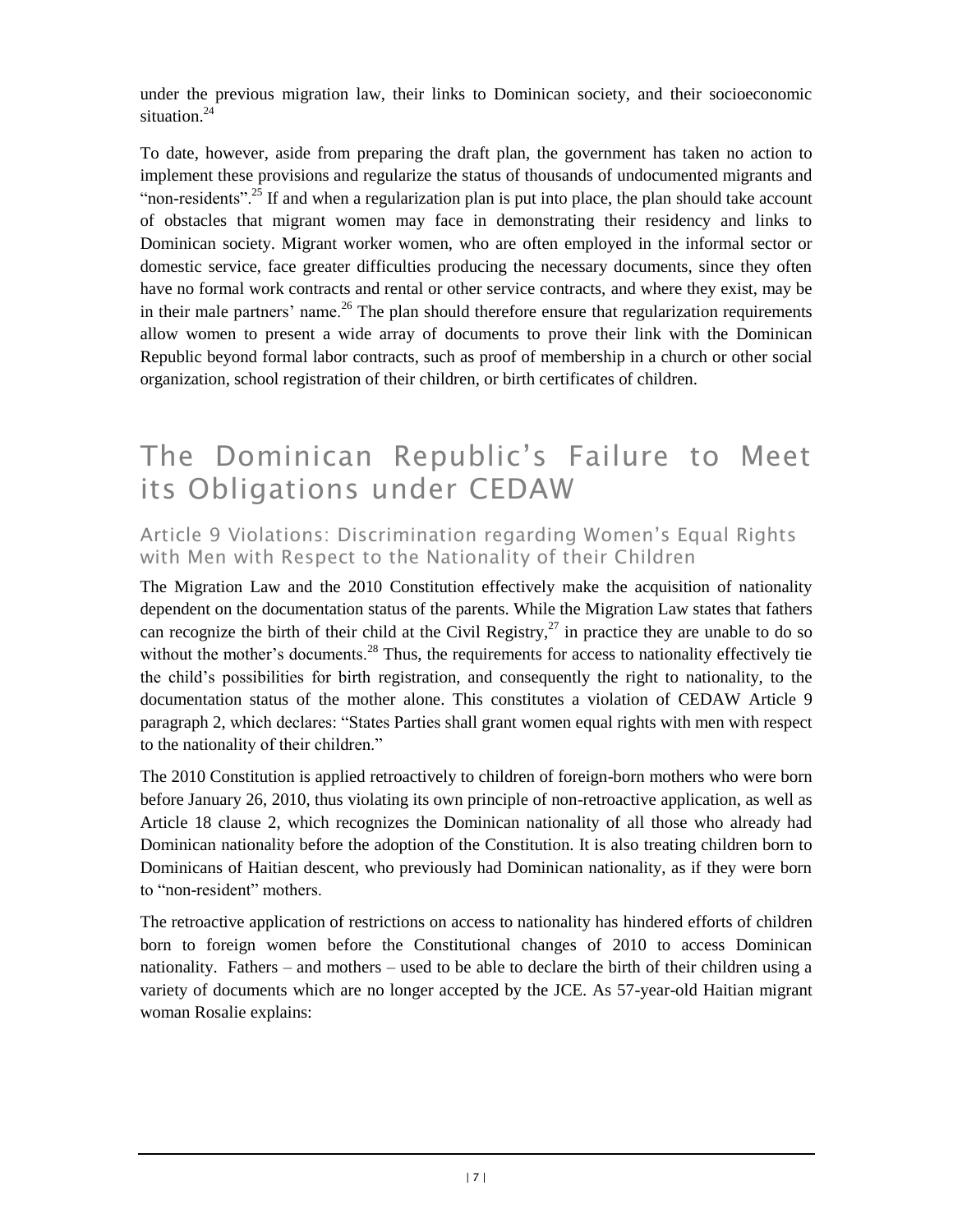"*Before it was easier because the father or mother could go to the Civil Registry with whatever documents they had and declare their child. The father could do it, too. But now they can't, it's more difficult now*."<sup>29</sup>

The nationality restrictions not only affect Haitian migrant women, but also Dominican women of Haitian descent who were issued *bona fide* birth certificates by the Dominican Republic, but whose validity has been questioned or canceled by the JCE. The tightened restrictions on access to nationality have prevented Dominican mothers of Haitian descent and Haitian women from obtaining Dominican birth certificates for their children born after 2004. Marie Jean, for example, a Dominican of Haitian descent whose Haitian parents obtained a Dominican birth certificate for her in 2001, was able to obtain her *cédula* upon coming of age and Dominican birth certificates for the first two of her three children in 2002 and 2004, respectively. However, when she attempted to register the birth of her third child in 2009, JCE authorities refused to grant her child Dominican nationality and instead told her to go to Haiti to do so, a country which she has never visited and to which she has no current connection. She explained:

"*When I went to declare her one month after her birth, the judge told me she could not declare the child because my parents entered the DR illegally, and that my Dominican documents were not valid. I think she was judging me because my parents are Haitian and came illegally, but what she is saying is that [by extension] I am illegal.*" 30

Francia, a 22-year-old Dominican of Haitian descent, was unable to continue her studies because the birth certificate, obtained with documents accepted by the Dominican Civil Registry at the time of her birth, has been invalidated by the JCE. Since turning 18 years in 2006, she has not been able to obtain a *cédula*, and has spent seven years visiting different Civil Registry offices as well as the JCE headquarters in the capital. Now a mother of two, one of whom has a Dominican father, she has been unable to declare her own children's birth, and she has effectively been denationalized:

"*I went to declare my daughter and they told me that I had to have a cédula to declare her. I can't work and I can't continue my studies. I tried going to school, but they told me I have to fix my papers.*"<sup>31</sup>

Haitian mothers or Dominican mothers of Haitian descent who are unable to declare their children's birth are sometimes driven to take risky decisions, such as sending their children – especially daughters – to live with another family whom they hope will be able to facilitate their access to nationality and send them to school. A better future for their children may result, but many times leads to their exploitation, including denial of their right to education, child labor, and risk of abuse.

#### Article 10 Violations: Discrimination in Access to Education

In its previous Concluding Observations in  $2004$ ,<sup>32</sup> the Committee took note of the Migration Law in its draft form, expressing concern over the "discriminatory nature of the definition of nationality" and fear that this definition could hamper access to education and other basic services.<sup>33</sup> The government failed to bring the Migration Law in line with CEDAW's provisions effectively denying Dominican and Haitian-descended children their right to education as a direct consequence of the new restrictions on access to nationality.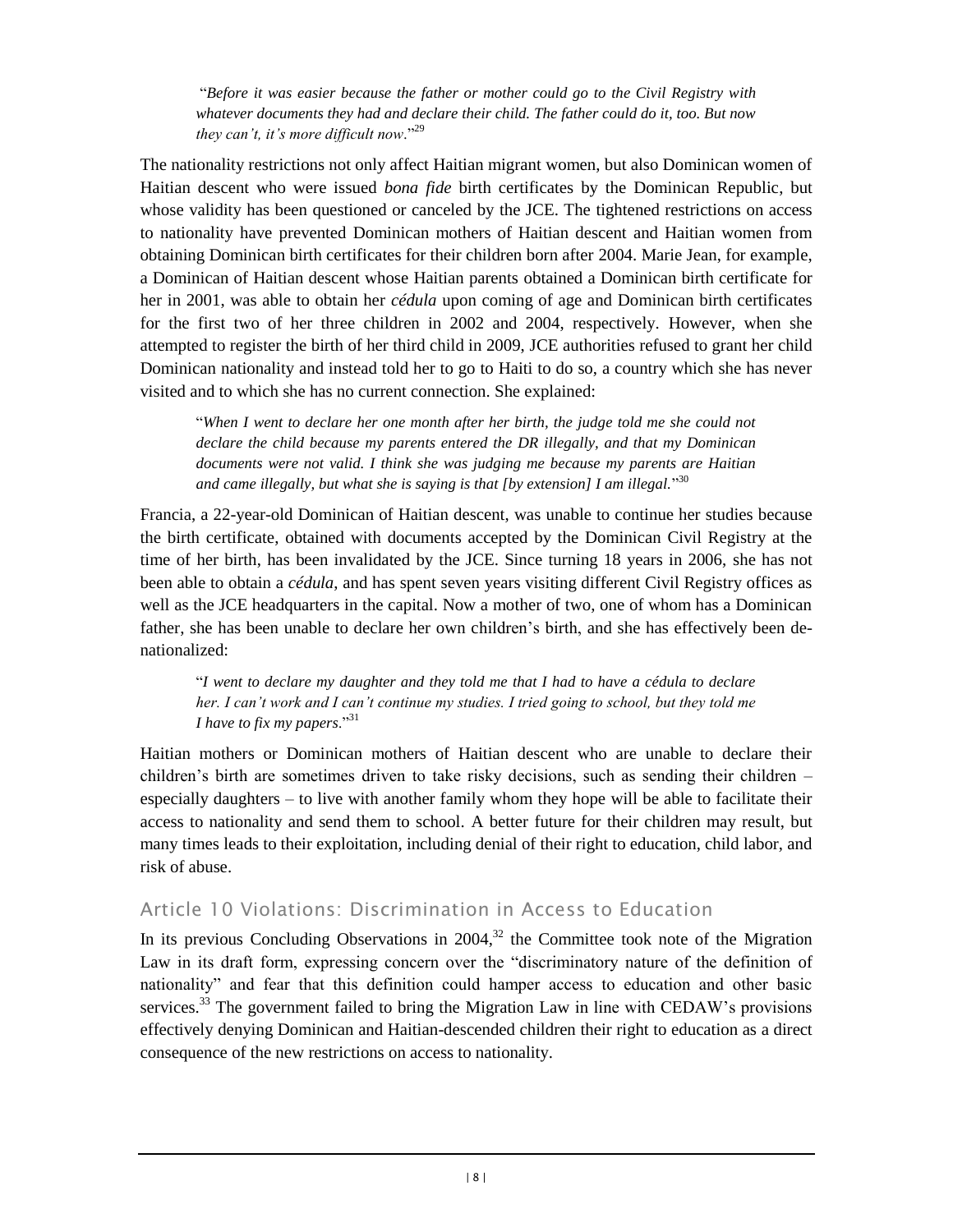The right to education is guaranteed to all children in the Dominican Republic, $34$  and the Ministry of Education in 2011instructed all regional, district and school directors, to accept the school registration of all children and adolescents regardless of their documentation status.<sup>35</sup>

Despite the ministerial guidance, school directors are often unaware of their obligation to enroll children who lack birth certificates, and turn parents away until they produce one. Other directors do allow the child to attend classes while the parents (in practice, the mother) resolve their documentation situation and produce a birth certificate for the child. However, from 8th grade onward students must take national exams, and to register for exams, they must have a birth certificate. They also must have documents in order to graduate from secondary school. Even if these children manage to receive some education, they are unlikely to be able to complete secondary school if their mother is not able to obtain valid documentation. Thus, the denial of the right to nationality of children born to Haitian women or Dominican women of Haitian descent lacking proper identification documents compromises the children's right to education, disadvantaging in society and perpetuating their social exclusion.

#### Article 12 Violations: Discrimination in Access to Health Care

Haitian women and Dominican women of Haitian descent alike have also seen their right to health care compromised by the Migration Law. Article 28 of the law orders health personnel assisting in the birth of foreign women lacking legal residency documents to issue a different *constancia de nacimiento* and to report the births to the JCE and Ministry of Foreign Relations, which, in turn, must report all such births to the corresponding consulate of the mother's nationality. The provision instructs the Civil Registry to notify the Migration Directorate of the birth of children whose mothers do not possess the required documentation. Health care personnel is also directed to contact the migration authorities when a mother does not have a passport, valid foreigners' *cédula*, or residency permit so that an investigation can be conducted into her legal status. $36$ 

The Migration Directorate is authorized to carry out such inspections inside health centers to ensure compliance.<sup>37</sup> These provisions have repercussions that go well beyond limiting the right to nationality of foreign-born women's children. These policies inhibit access for migrant women and their female descendants to sexual and reproductive health services, to which they legally have a right. $38$ 

Indeed, studies on Haitian women and Dominican women of Haitian descent's access to documentation and to health care services indicate that hospital health care workers subject these women to arbitrary questioning about the validity of their documents. To comply with the new birth registry procedures, hospital personnel often extensively question any woman appearing to be Haitian or of Haitian descent. They reportedly ask wide-ranging questions about the mother's family and origins, or on the opposite extreme, to simply assume that the mother is a "nonresident" because she speaks Creole, has an accent when speaking Spanish, has a Haitiansounding last name, or dark skin or other ethnic features.<sup>39</sup> Such practices confirm the multiple forms of discrimination to which migrant women are often subjected, as noted in CEDAW General Recommendation 26: "Women migrant workers often experience intersecting forms of discrimination, suffering not only sex- and gender-based discrimination, but also xenophobia and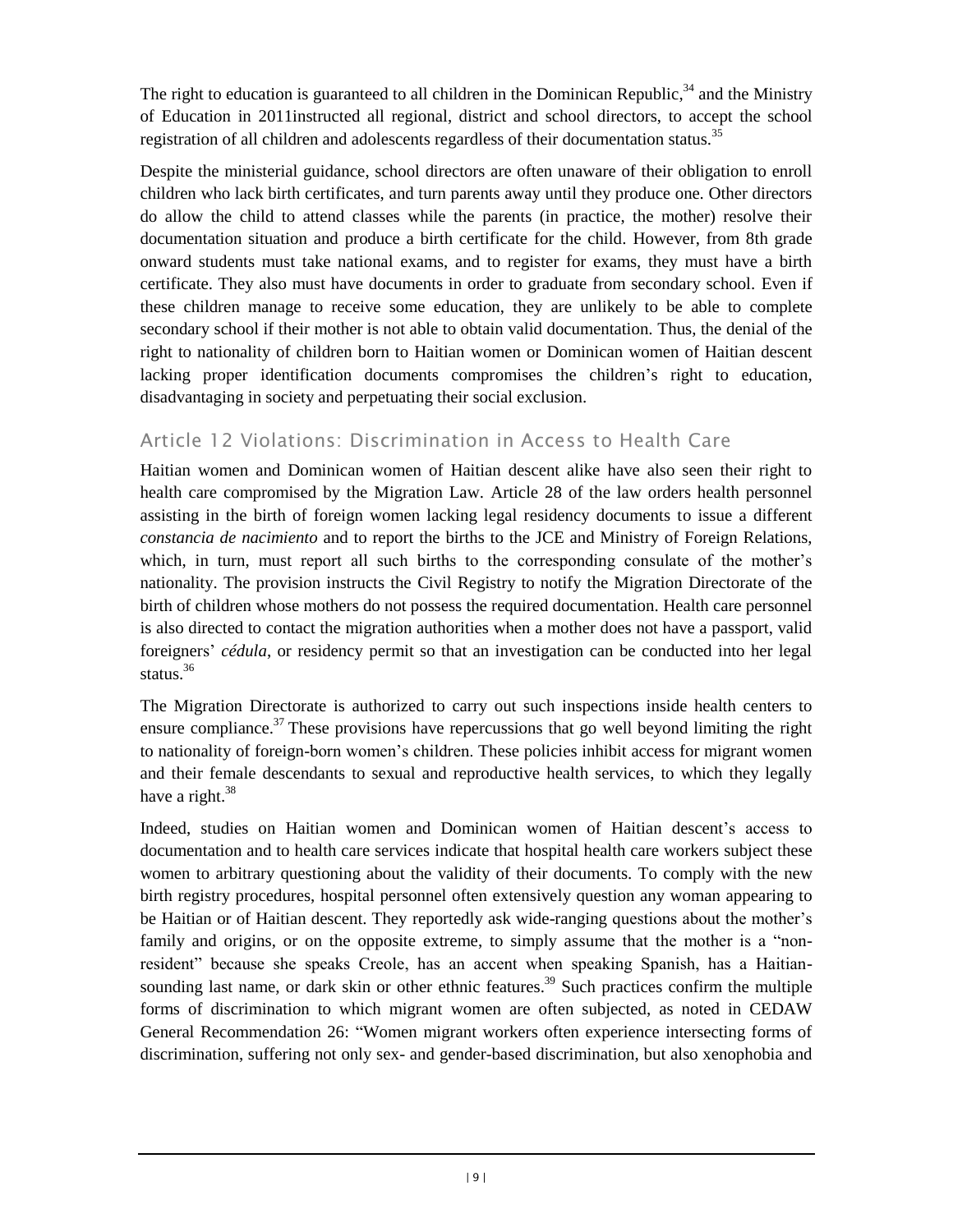racism. Discrimination based on race, ethnicity, cultural particularities, nationality, language, religion or other status may be expressed in sex- and gender-specific ways.<sup> $40$ </sup>

Turning health centers, including maternity units, into potential sites of migration inspection clearly violates CEDAW Article 12, which stipulates that "States Parties shall take all appropriate measures to eliminate discrimination against women in the field of health care in order to ensure, on a basis of equality of men and women, access to health care services, including those related to family planning." In Article 12 paragraph 2, the Convention states that "States Parties shall ensure to women appropriate services in connection with pregnancy, confinement and the postnatal period, granting free services where necessary, as well as adequate nutrition during pregnancy and lactation."

These practices also contravene CEDAW General Recommendation 26 on women migrant workers, which recognizes that "women migrant workers often suffer from inequalities that threaten their health" and that "discrimination may be especially acute in relation to pregnancy".<sup>41</sup> The General Recommendation also notes that "While States are entitled to control their borders and regulate migration, they must do so in full compliance with their obligations as parties to the human rights treaties they have ratified or acceded to. That includes the promotion of safe migration procedures and the obligation to respect, protect and fulfil the human rights of women throughout the migration cycle." $42$  This includes the right to health, and especially sexual and reproductive health.

An essential step to eliminating such discriminatory measures is divesting health centers of migration inspection and control responsibilities, so that all women in the Dominican Republic, regardless of their migration or documentation status, may freely access health care services.

## Conclusion

Since the Committee's last review in 2004, the Dominican Republic has further entrenched discriminatory nationality laws, policies and practices that disproportionately affect Haitian migrant women and Dominican women of Haitian descent. The Migration Law, JCE resolutions, and the 2010 revised Constitution (especially when applied retroactively to children born before 2010 and to children of Dominican women of Haitian descent) demonstrate the Dominican Republic's explicit state policy of limiting access to Dominican nationality to persons of Haitian descent, specifically through gender discriminatory practices violating its obligations under CEDAW Articles 9, 10 and 12.

The Justice Initiative and OBMICA encourage the Committee to address these issues when it examines the Dominican Republic's implementation of CEDAW during its 55<sup>th</sup> session, and to urge the government to stop gender discrimination against all women in the Dominican Republic, regardless of their national origin, ethnicity or migratory status, in accord with this submission's suggested recommendations.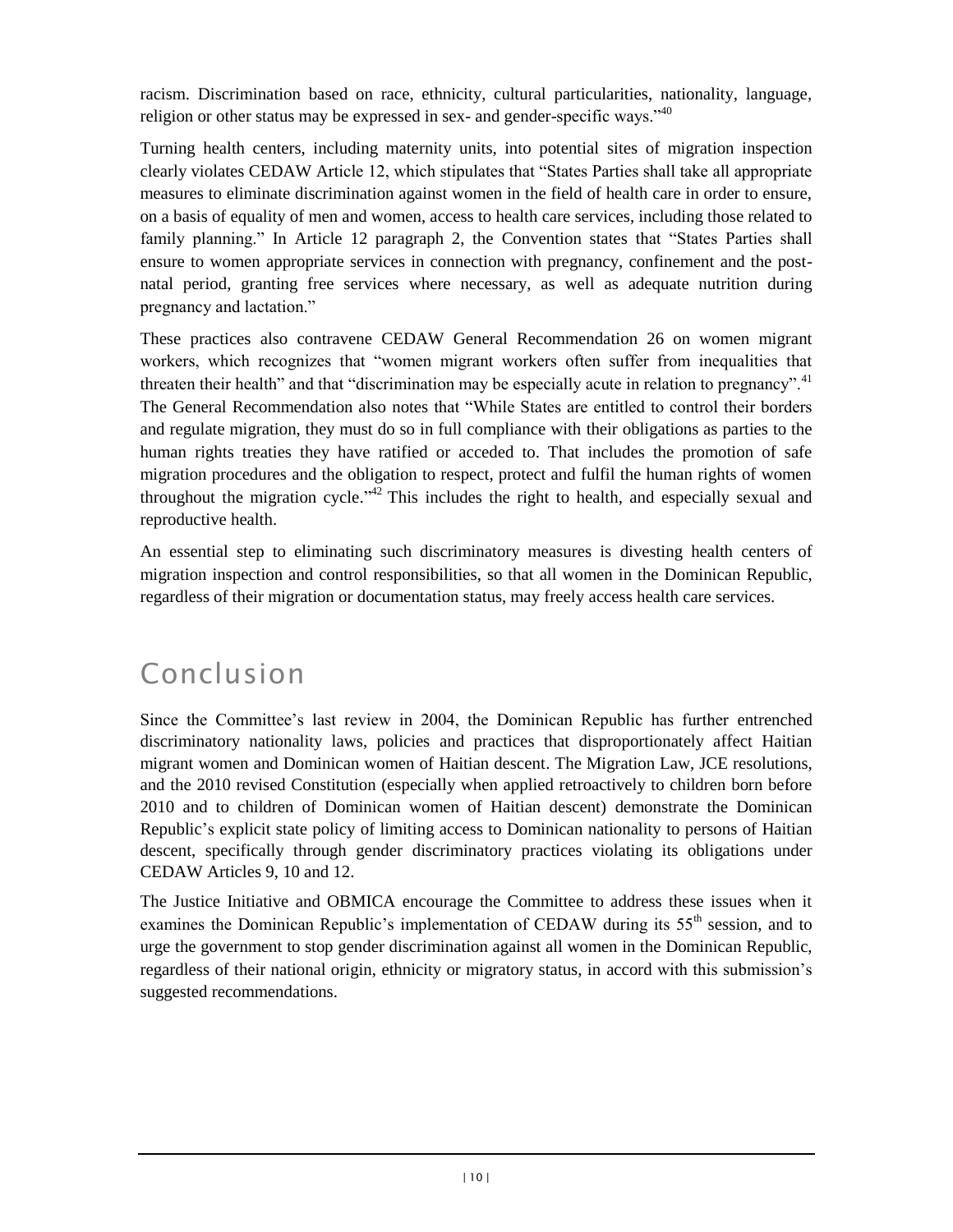$<sup>2</sup>$  In 2005, the Inter-American Court of Human Rights issued a landmark judgment against the Dominican Republic</sup> affirming that these polices discriminated against Dominicans of Haitian descent and left them vulnerable to statelessness. The case was brought by two young girls of Dominican descent who were denied Dominican birth certificates even though their mothers were born in the Dominican Republic and possessed valid *cédulas*. In its judgment, the Inter-American Court found that the Dominican Republic was misapplying the "in transit" constitutional exception to deprive children of Haitian descent of their right to Dominican nationality, making them vulnerable to statelessness. The court ordered the State not to adopt arbitrary rules that ignore the enduring links that long term migrants develop with the country, noting that "to consider that a person is in transit, irrespective of the classification used, the State must respect a reasonable temporal limit and understand that a foreigner who develops connections in a State cannot be equated to a person in transit" (para. 157). The court made clear that the migratory status of parents could not be transmitted to children born on national territory and must never constitute justification for depriving a person of the right to nationality (para. 156). The court recognized that although states enjoy wide discretion in determining who has the right to be a national, its regulations cannot be discriminatory or have discriminatory effects on particular groups of people (para. 141). *Dilcia Yean and Violeta Bosico v. Dominican Republic,* Judgment of September 8, 2005, Inter-Am Ct. H.R. (Ser. C), No. 130 (2005).

3 The full text of the General Law on Migration no. 285-04 (Ley General de Migración No. 285-04*)* was published in the *Gaceta Oficial* on August 27, 2007. It is available (in Spanish) a[t http://ww.seip.gov.do/cnm.php.](http://ww.seip.gov.do/cnm.php)

<sup>4</sup> Previously, this exception had applied only to parents who were transiting through the Dominican Republic for no more than ten days.

<sup>5</sup> General Law on Migration No. 285-04, Article 28, enacted on August 15, 2004.

 $\overline{a}$ 

<sup>6</sup> According to Haitian law, children born to Haitian nationals outside Haiti and who were not declared by the parents before Haitian authorities within three years after their birth or who accepted another nationality have no direct access to Haitian nationality. They must first establish residency in Haiti before being recognized as Haitian nationals. As a result, the Dominican Republic's retroactive de-nationalization of these persons makes them stateless and this status will be inherited by their children. Please see Articles 11, 12.1 13a of the Haitian constitution.

 $^7$  Human Rights Watch, "Illegal People: Haitians And Dominico-Haitians In The Dominican Republic", April 2002 Volume 14, Number 1 (B), www.hrw.org/reports/2002/domrep/; Amnesty International, *Dominican Republic: A life in transit - The plight of Haitian migrants and Dominicans of Haitian descent, Amnesty International*, March 2007, [www.amnesty.org/en/report/info/AMR27/001/2007.](file:///C:/Users/AppData/Local/AppData/Local/Microsoft/Local%20Settings/Local%20Settings/Temporary%20Internet%20Files/Local%20Settings/Temporary%20Internet%20Files/OLK9F/www.amnesty.org/en/report/info/AMR27/001/2007)

<sup>8</sup> Even though in Article 28 of the Migration Law 285-04 there is a special clause that explicitly states that in cases where the father is Dominican the child also has the right to Dominican nationality, in practice by requiring the mother's identity document this clause is not applied in practice.

<sup>9</sup> UN Committee on the Elimination of Racial Discrimination, *Concluding Observations of the Committee on the Elimination of Racial Discrimination: Dominican Republic*, UN Doc. CERD/C/DOM/CO/12, 16 May 2008, para.14 and *Concluding Observations of the 13 and 14 periodical reports of the Dominican Republic*, UN Doc. CERD/C/DOM/CO/13-14, 1 March 2013 para. 19 (b).

<sup>10</sup> In a lawsuit challenging these discriminatory practices filed by a victim, the Dominican Central Electoral Board stated the following: "[T]he birth certificate of [...] was registered in a fraudulent manner because she is not Dominican but Haitian as she is the daughter of Haitian parents who arrived in the country on a visa and then fell into the "transit" category. Her birth registration is therefore an act contrary to the Constitution, and as such, it should be annulled." Supplementary brief filed on November 30, 2010 by the Central Electoral Board before the Civil and Commercial Court of the First Judicial District of San Pedro de Macoris regarding the *amparo* filed on November 15, 2010 by Ana Maria Belique.

 $11$  According to Article 47 of the 1999 Dominican constitution, Dominican laws can only be applied prospectively. Furthermore, "in no case may the law or [any other] public power affect or alter the juridical security derived from situations established under previous legislation." Article 110 of the January 26, 2010 constitution upholds this prohibition.

 $1$  The Committee, in its 2004 Concluding Comments on the fifth periodic report of the Dominican Republic (CEDAW/C/DOM/5), expressed the following: "300. The Committee takes note of the draft immigration bill which has been submitted to the National Congress; however, it remains concerned about the discriminatory nature of the definition of nationality, which directly affects one of the most vulnerable groups in the country, namely Dominican women and girls of Haitian descent. The Committee fears that this definition could hamper their access to education and other basic services...301. The Committee urges the State party to promote discussion of the draft immigration bill and to ensure that it complies with article 9 of the Convention through elimination of all the provisions that discriminate against Dominican women and girls of Haitian descent, or any foreigners who find themselves in a similar situation, and against Dominican women who marry foreigners. The Committee requests the State party to include information on the implementation of these measures in its next periodic report."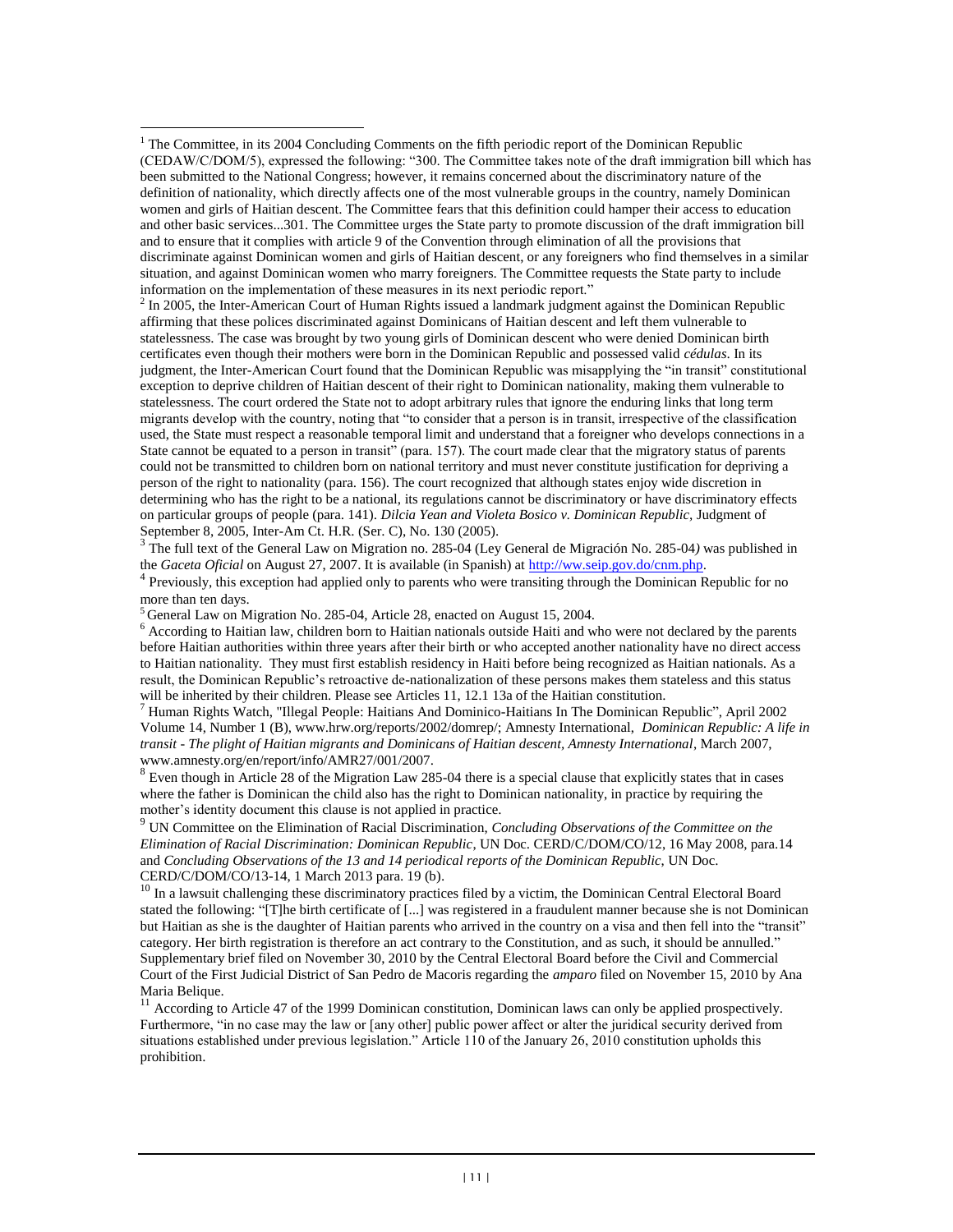<sup>12</sup> Under current Dominican law, all holders of civil registry documents have unfettered and automatic right of access to these documents. See Law 659 of 1955 on Civil Status Acts, Article 31.

 $13$  For a description of Haitian women's participation in migration to the Dominican Republic, see Magloire, D. y Daza, C. C. 2005. *En busca de vida: Un estudio sobre las mujeres haitianas implicadas en la migración en la República Dominicana*. Santo Domingo, RD: Movimiento de Mujeres Dominico Haitianas (MUDHA), Grupo de Apoyo a los Refugiados y Repatriados (GARR).

<sup>14</sup> Upon reaching 18 years of age, all Dominican nationals must apply for a *cédula de identidad y electoral*. In order to obtain a *cédula,* applicants must first present a certified copy of their birth certificate issued by the JCE specifically for the purposes of applying for a *cédula*. Possession of a valid *cédula* is mandatory under law and persons unable to present one risk fines, imprisonment, and even deportation. For adult Dominicans, *cédulas* are a necessary prerequisite for enjoying a wide variety of civil, political, social and economic rights. *Cédulas* are required to vote and to run for political office, to register for university education, to pay into the Dominican social security system, to open a bank account and acquire or transfer property, to apply for a passport, to make a sworn statement before the judicial system, to get married or divorced, and to register the birth of one's children.

<sup>15</sup> When *cédula* applications are rejected, it is done orally, rather than in writing; in a public place; and in an informal, often derogatory fashion. Interviews with several Dominicans of Haitian descent whose *cédula* applications have been denied show that most have been instructed to come back only when their parents' migration status is "sorted out" – presumably, when their parents' migration status has been regularized, leaving them in a legal limbo as for most, this is a requirement almost impossible to fulfill.

<sup>16</sup> See Human Rights Watch, "*Illegal People: Haitians and Dominico-Haitians in the Dominican Republic"*, 2002.

<sup>17</sup> JCE, Directive for the application of Resolution No. 02-2007 of April 18, 2007, for the registration of children of foreigners born after the entry into force of the Migration Law 285-04 and the creation of a special book for those born prior to its entry into force, see paragraph 4. (*Instructivo para la aplicación de la resolución No. 02-2007 del 18 de abril del 2007, para el registro de los hijos de extranjeros nacidos con posterioridad a la ley de migración 285-04 y la habilitación de un libro especial para aquellos nacidos con anterioridad a dicha ley*, *abril 28, 2011*). <sup>18</sup> Civil Registry Law.

 $\overline{a}$ 

<sup>19</sup> Such a practice confirms the multiple forms of discrimination to which migrant women are often subjected, as noted in CEDAW General Recommendation 26, paragraph 14: "women migrant workers often experience intersecting forms of discrimination, suffering not only sex- and gender-based discrimination, but also xenophobia and racism. Discrimination based on race, ethnicity, cultural particularities, nationality, language, religion or other status may be expressed in sex- and gender-specific ways."

<sup>20</sup> The full text of the revised constitution is available a[t http://www.suprema.gov.do/codigos/Constitucion.pdf.](http://www.suprema.gov.do/codigos/Constitucion.pdf)

<sup>21</sup> Article 18 of the new constitution identifies as Dominican citizens: (1) The children of Dominican mothers or fathers; (2) Those who enjoyed Dominican nationality prior to the entry into force of this Constitution; (3) Persons born on national territory, with the exception of the sons and daughters of foreign members of diplomatic and consular delegations, and foreigners who find themselves in transit or reside illegally on Dominican territory. Foreigners shall be considered as being in transit as defined in Dominican laws; (4) Persons born abroad to Dominican mothers or fathers, regardless of having acquired, by virtue of their place of birth, a different nationality than their parents. Having reached the age of 18, they may express their will, to the competent authority, to assume dual nationality or renounce one of them; (5) Whoever marries a Dominican, as long as they opt for their spouse's nationality and meet the requirements established by law; (6) Naturalized persons, in accordance with the conditions and formalities required by law.<br><sup>22</sup> Combined sixth and seventh periodic report of the Dominican Republic, CEDAW/C/DOM/6-7, para.

140.

<sup>23</sup> On June 1, 2011, the president of the JCE was asked about the thousands of Dominicans of Haitian descent who are being left without documents due to Resolution 12 and he answered that the JCE was simply applying the Constitution. For the full interview please see*: La JCE no cede en caso de hijos de haitianos nacidos en RD que reclaman nacionalidad*, Lisette Rojas. June 1, 2011, Acento.com.do[, http://www.acento.com.do/index.php/news/3485/56/La-](http://www.acento.com.do/index.php/news/3485/56/La-JCE-no-cede-en-caso-de-hijos-de-haitianos-nacidos-en-RD-que-reclaman-nacionalidad.html)[JCE-no-cede-en-caso-de-hijos-de-haitianos-nacidos-en-RD-que-reclaman-nacionalidad.html.](http://www.acento.com.do/index.php/news/3485/56/La-JCE-no-cede-en-caso-de-hijos-de-haitianos-nacidos-en-RD-que-reclaman-nacionalidad.html) Please also see: *La Suprema entiende que la Junta actuó en base a las disposiciones legales de la Constitución*. November 30, 2011, Diario El Día, [http://www.eldia.com.do/nacionales/2011/11/30/68965/La-Suprema-Corte-de-Justicia-valida-circular](http://www.eldia.com.do/nacionales/2011/11/30/68965/La-Suprema-Corte-de-Justicia-valida-circular-de-la-Junta-Central-Electoral)[de-la-Junta-Central-Electoral.](http://www.eldia.com.do/nacionales/2011/11/30/68965/La-Suprema-Corte-de-Justicia-valida-circular-de-la-Junta-Central-Electoral)

 $^{24}$  The UN Committee on the Elimination of Racial Discrimination recommended the implementation of this Regularization Plan giving priority to long-standing residents in its *Concluding Observations of the 13 and 14 periodical reports of the Dominican Republic*, UN Doc. CERD/C/DOM/CO/13-14, 1 March 2013 para. 20.

<sup>25</sup> In June 2012, the Minister of Interior and Police and the head of the Migration Directorate presented a draft National Regularization Plan to outgoing president Leonel Fernández. In theory, regularization should provide an opportunity for many immigrants with irregular migration status—the great majority of them Haitian—to obtain papers in order to live and work legally in the country. However, the draft plan appears to be yet another tool of social exclusion, setting the bar so high for regularization that it would likely only benefit those who already qualify for residency in country.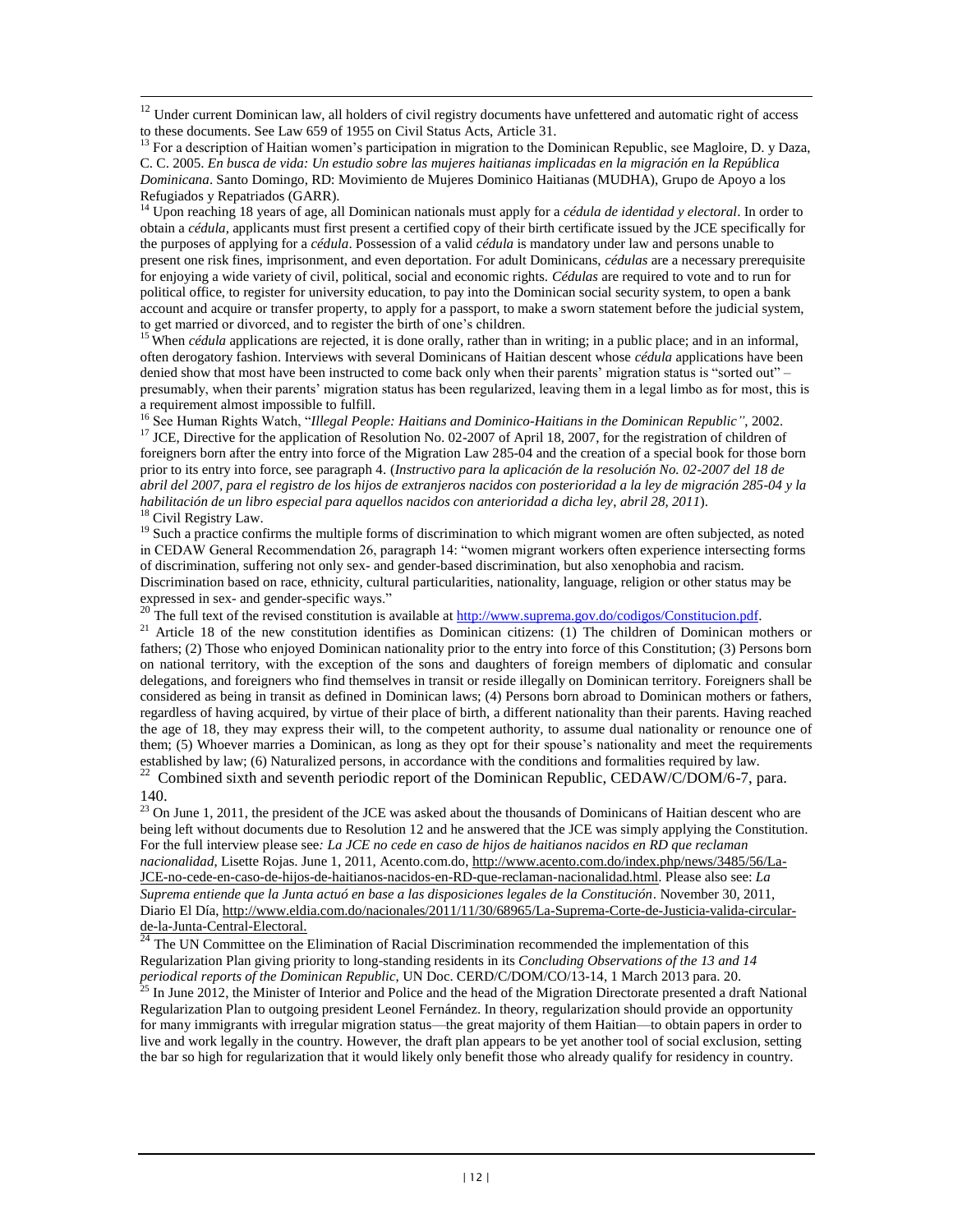26 See Organization for Security and Co-operation in Europe (OSCE). 2009. Guide on Gender-Sensitive Labour Migration Policies. Vienna: OSCE Secretariat.

 $27$  General Migration Law 285-04 article 28 states: "In cases in which the father of the child is Dominican, he can register the child before the corresponding Dominican civil registry according to the laws regulating this matter."<br><sup>28</sup> Many Heitien and Daminican in Heitien in the laws regulating this matter."

<sup>28</sup> Many Haitian and Dominico-Haitian mothers interviewed within the OBMICA gender and statelessness study (forthcoming 2013) stated that fathers, including Dominicans, are unable to declare the birth of their children. One such case is that of Yolette, a 26-year-old Haitian mother of two children with a Dominican father, whose partner is not able to register her children's birth "*because I am Haitian and all children born to Haitian mothers have this problem, it doesn't matter if the father is Dominican. The father went [to the Civil Registry] and presented his documents, but he couldn't declare them because it is the mother who has to declare them. If I had documents, I could declare their birth alone*" (Interview with Yolette (pseudonym), Municipio Consuelo, San Pedro de Macorís, Dominican Republic, 15 April 2013).

<sup>29</sup> Interview with Rosalie (pseudonym), 57-year-old Haitian migrant, Ingenio Santa Fé, San Pedro de Macorís, Dominican Republic, 17 April 2013.

<sup>30</sup> Interview with Marie Jean (pseudonym), 27-year-old Dominican of Haitian descent, Ingenio Santa Fe, San Pedro de Macorís, Dominican Republic, 18 April 2013.

<sup>31</sup> Interview with Francia (pseudonym), 22-year-old Dominican of Haitian descent, Municipio Consuelo, San Pedro de Macorís, Dominican Republic, 23 April 2013.

 $32$  Committee's Concluding Comments on the fifth periodic report of the Dominican Republic (CEDAW/C/DOM/5), on 15 July 2004.

<sup>33</sup> Committee's Concluding Comments on the fifth periodic report of the Dominican Republic (CEDAW/C/DOM/5) at its 658th and 659th meetings on 15 July 2004, article 300.

 $34$  The right to education is universally guaranteed through the Dominican Constitution, article 83 numerals 3 and 4; the Convention of the Rights of the Child, articles 23, 24, and 28; Law 136-03 protecting the rights of the child, articles 45 and 46; and the General Education Law, article 9, points a, b,c and d, as noted in Ministry of Education circular memo 18 dated 27 July 2011.

<sup>35</sup> Ministry of Education circular memo 18 dated 27 July 2011.

 $\overline{a}$ 

<sup>36</sup> Reglamento de Aplicación No. 631-11 de la Ley de Migración 285-04

<sup>37</sup> Reglamento de Aplicación No. 631-11 de la Ley de Migración 285-04, articles 39 and 40.

<sup>38</sup> This practice contradicts article 55 number 6 of the Dominican Constitution, which stipulates that "Maternity, regardless of the social condition or civil status of the woman, shall be protected by public authorities and shall garner the right to official assistance in case of abandonment." It also violates the established functions and ethical obligations of health care personnel to attend all persons seeking their care. Chapter 2 of the General Health Law establishes that the national health system in the Dominican Republic has the objective of promoting, protecting, improving, and restoring health to people and communities, and preventing disease. Medical services are not to be limited by citizenship status, based on article 3 of Law 42-01.

<sup>39</sup> Interview with personnel of the Movimiento de Mujeres Dominico Haitianas (MUDHA), Santo Domingo, 13 April 2013.

<sup>40</sup> CEDAW, General recommendation No. 26 on women migrant workers CEDAW/C/2009/WP.1/R, para. 14.

<sup>41</sup> CEDAW, General recommendation No. 26 on women migrant workers CEDAW/C/2009/WP.1/R, para. 17 and 18.

<sup>42</sup> CEDAW, General recommendation No. 26 on women migrant workers CEDAW/C/2009/WP.1/R, para 3.